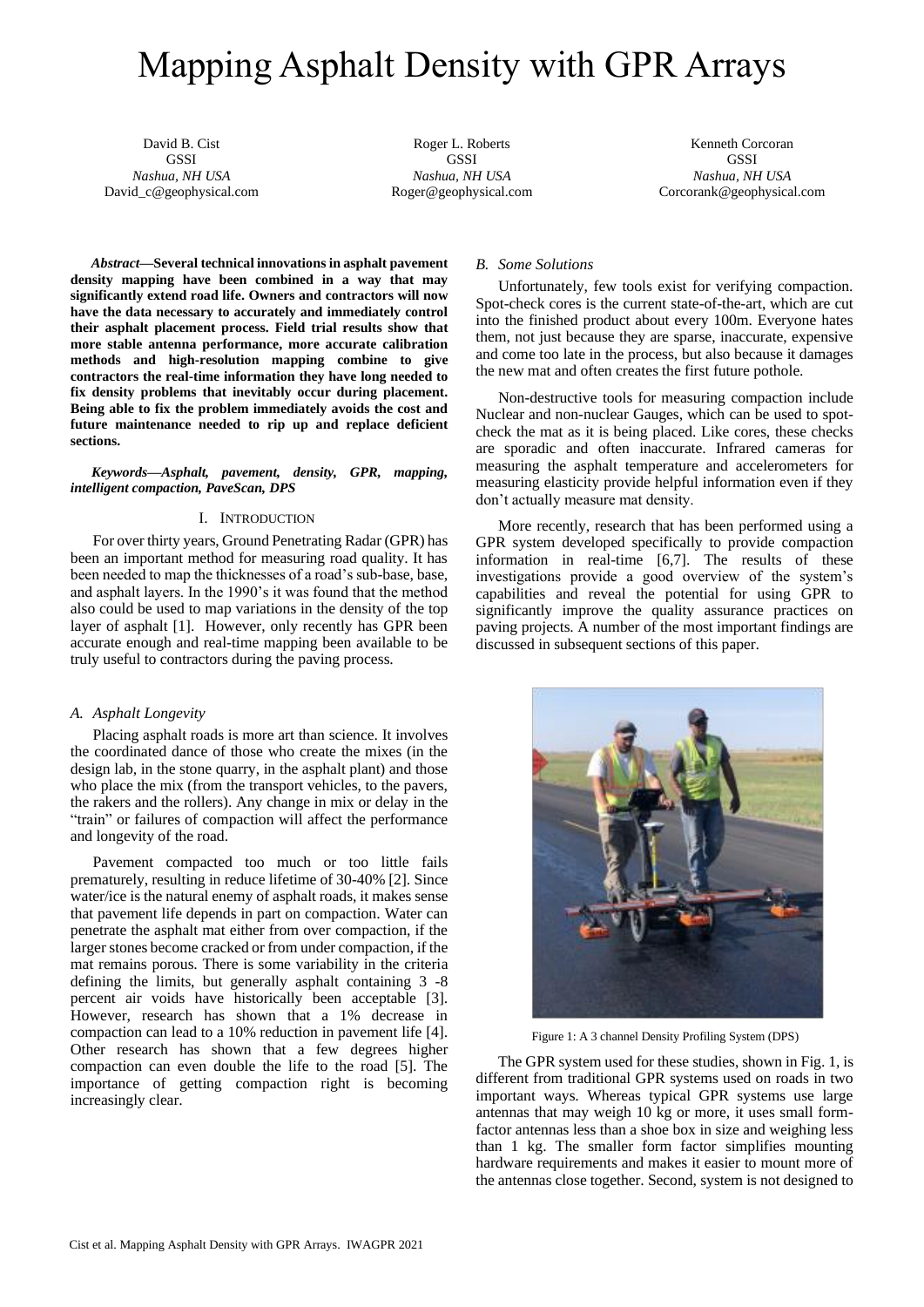output GPR scan data at all, but rather dielectric values derived from each scan. The dielectric value is calculated for each antenna and displayed as the antenna array moves along the paved surface.

The basic idea is to measure the Air/HMA surface reflection amplitude, A0, and the incident amplitude (represented by the reflection from the metal plate), Ai is used to calculate the dielectric of the surface, using Equation 1. In practice other factors like antenna height and Fresnel's equations for non-normal incidence are required for the 1% accuracy needed for industry acceptance.

$$
e_r = \left(\frac{1 + \left(\frac{A_0}{A_i}\right)}{1 - \left(\frac{A_0}{A_i}\right)}\right)^2\tag{1}
$$

This surface reflection approach, using a 2GHz antenna, prevents the base layer underneath from influencing the measurement, so long as the upper lift is sufficiently thick (about 2.5 cm).

## II. METHODS

## *A. Collecting Data*

For this study we have chosen four methods for collecting data, having identified the issues as timing, distance, safety, and resolution. For Quality Control (QC) asphalt density information is time sensitive.

- **Distance:** Since Quality Control (QC) operators prefer not to walk the 15-30km per day needed to create a fullcoverage map of the asphalt mat, field trials are being conducted to evaluate trucks, golf carts, eScooters and robots as possible vehicles for the GPR array. Each of these has distinct advantages.
- **Safety**: Paving job sites are dangerous places. The authors have never met a QC operator without a near death story. In the US there are about 130 worker fatalities in road construction sites each year. For this reason, US DOTs are testing whether robots can be relied on to safely create GPR maps.
- **Resolution**: When asked how much resolution is needed for a density map, one expert responded, "Well, how big a pothole can you live with?" A discussion of resolution is beyond the scope of this paper; it is an involved topic, since the many stakeholders have diverse interests. But typically, a lateral resolution (the mat profile) of about 20- 30cm can map the soft edges ("shoulders") compared to the center. It is understandably difficult to achieve proper density at the shoulders, especially along unconfined joints. A longitudinal resolution even as low as 1-2m is sufficient for an expert to understand what went wrong and how to fix it.
- **Timing**: This map needs to be created as close to the paver as possible, so that any problems that are identified, can still be fixed ("rolled out") before the mat has hardened and set. A density map collected afterwards can indeed be essential for Quality Assurance (QA) but is no longer helpful for QC.

## *B. Method for accurate calibration*

Using a calibration kit, several methods exist for converting dielectric to density. Naturally, if done poorly, the map cannot be relied upon to make actionable decisions. The operators won't know whether to keep rolling or to move on. A 2% false reading of a 92% density might make a contractor lose money for no reason, or it might mean that an expected 10-year road will be in fact only a 7-year road. Although cores that get cut from the mat can be used, not only are they error prone, but also the results typically arrive too late, after the mat is set.

For this paper, the authors rely on "pucks," which look like cores, but are instead carefully manufactured using gyratory compactors in the lab prior to the job (Fig. 2). The advantage of the selected correlation method is that no extra lab work is required, since it only uses those pucks that are created for the job anyway. Pucks created in the off-season for that mixdesign can also be used so long as the mix design and the aggregate source are the same.



Figure 2.: An example of a field calibration method shows a puck placed on a plastic block above a GPR antenna.

## *C. Methods for mapping*

Methods for mapping can be created to fit the need. The simplest linear horizontal plot that shows dielectric over distance is enough to understand and detect changes or breaks in continuity. More helpful 2D maps can be overlain on top of an aerial map to give the setting (Fig. 3). Real-time maps can also be created to show progress and context.



Figure 3.: This 2D "heat" map shows the variation of dielectrics over an aerial view of a parking lot paving job.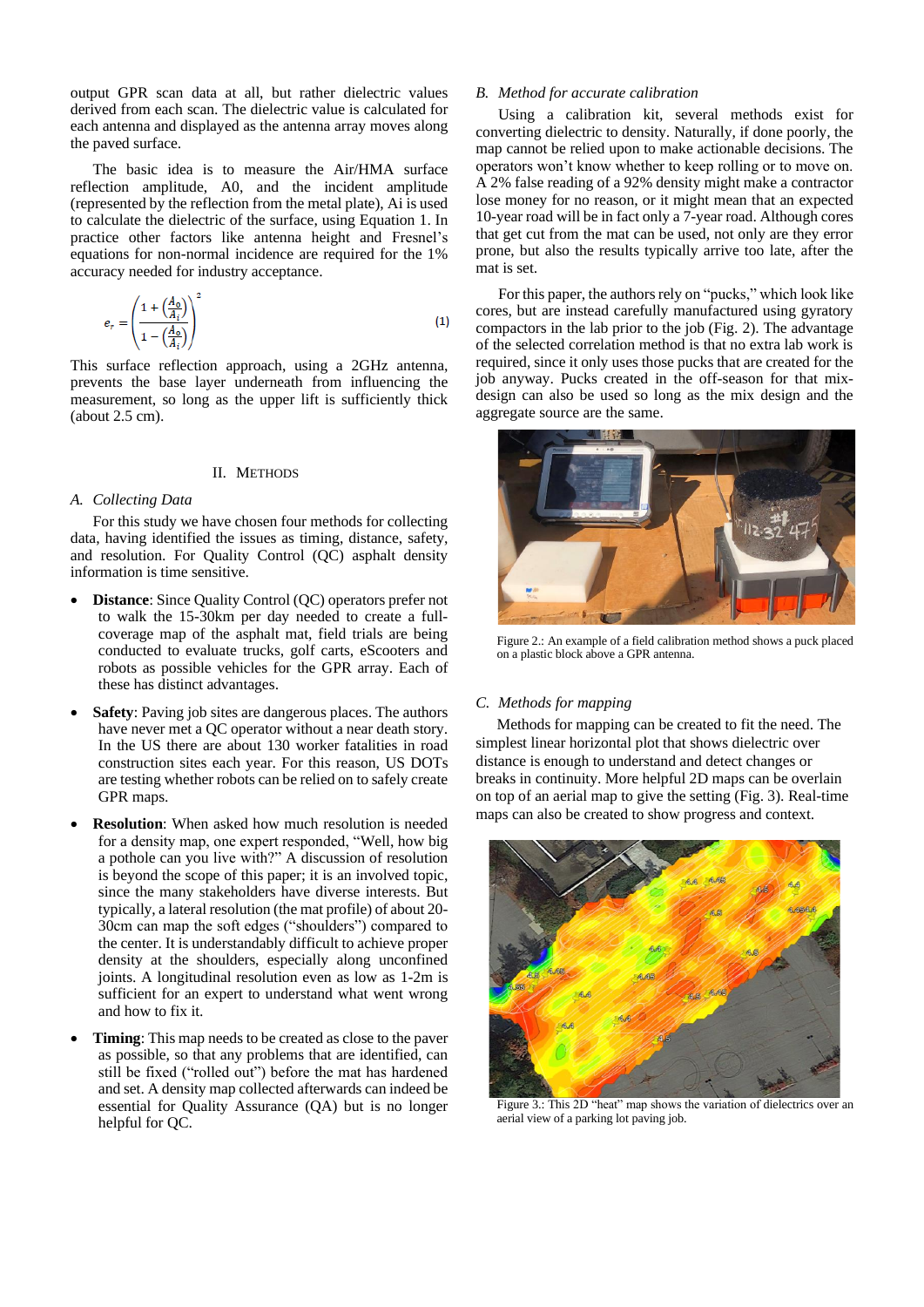## III. RESULTS

## *A. Data collection Results*

**Distance**: Several attempts have been made to make large array coverage easier. As an "after-it's-too-late" QA tool, attaching the array to a highway vehicle can easily cover large distances without lane closures and without getting out of the vehicle. However, to successfully create maps inside the paving train, another method is needed. Of the many that were tried, by far the most effective has been attaching a hoverboard to the cart array. With a range of 30km it can push the cart array and a heavy person all day on a single charge (Fig.4). It is inexpensive, rugged, portable, safe and can turn on a dime. The operator can easily make several passes in the time needed for the train to move to the next 200m section.



Figure 4.: This photograph shows a hoverboard linked to the back of a Pavement Density GPR. The user can safely push the cart for about 30kms before needing to recharge. This means that dense maps can be made easily and with minimal effort by the operator.

**Safety**: Results of a robotic solution are shown in Fig. 5. This airport runway survey intentionally avoided high traffic risk. The upper plot in the figure shows dense coverage which converts to a high-resolution density map in the lower portion of the figure. The green color indicates a density above 94%, with the blue color showing slightly lower densities. The data were collected with time enough for the roller operator to make corrections, even though the corrections were not needed. The map clearly shows exactly where difficulties occurred, typically along the longitudinal joints as expected. These occurred on both edges as well as in the center joint of the two-pass job.



Figure 5.: This figure shows both the path of a remote controlled robot (top) as well as the resultant density map (bottom). The map is consistent regardless of the survey direction of the robot.

**Resolution**: The results of nearly 1000 km of data show that the lower resolution maps, created at higher speeds, with much less information, may still be sufficient to reach the same conclusions about the quality of the job (Fig. 6). Once again, the center joint of the two pass job shows a consistently low density on both the high and low-resolution maps.



Figure 6.: These two plots show the difference in map resolution from surveys taken at high and low speeds. Note that even the poor resolution (100kmh) data generally correlates with the more detailed information in the slower (10kmh) map.

**Timing**: It is obvious that the best time to measure asphalt compaction requires mounting a GPR under the rollers themselves (Fig. 7). Several factors including the harsh environment conspire to make this difficult. For example, GPR is especially sensitive to moisture from the roller drums, which impairs accuracy and gives misleading results. Data collection under a roller remains an active area of research to be presented at a future date.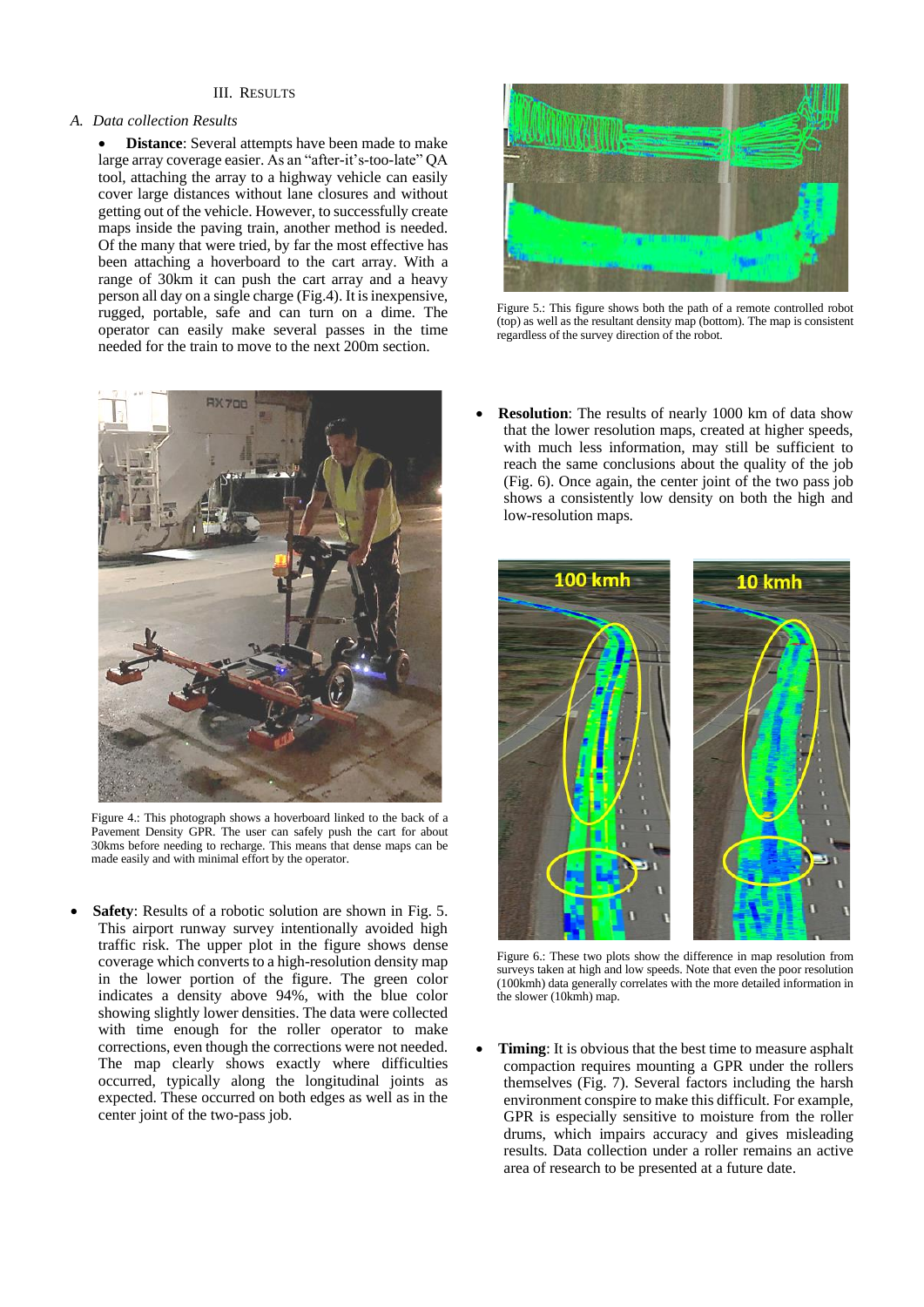

Figure 7.: This photograph shows the placement of a GPR sensor under a roller

## *B. Results of Calibration*

Calibration results calculated from only one puck show highly reliable correlations with other pucks of the same mix, but over a wide range of densities (Fig.8). This confirms the robustness of the method, especially as compared to other methods like nulcear gauges (Fig.9) [8].



Figure 8: This plot compares the results of one calibration to a least square fit line. All available calibrations from dozens of pucks from plants all across the USA consistently show similar results, with  $R^2$  values well above 0.9.



Figure 9: This plot compares the calibration accuracies of other methods of determining asphalt density. Nuclear gauges gave the highest average R <sup>2</sup> values of about 0.8.

## *C. Results of Mapping*

In Fig. 10, the entire story of one night's paving job is clearly laid out in the data. The two train stoppages created regions of low density. Dark blues spots indicate where the paver stopped. Regions like the triangular shape show areas where the Breakdown Roller had to remain idle while the train was stopped. This data was taken too late to be helpful, but if this had been taken in near-real-time, the low spots could have been fixed by re-rolling over the needed areas until uniform density was achieved.